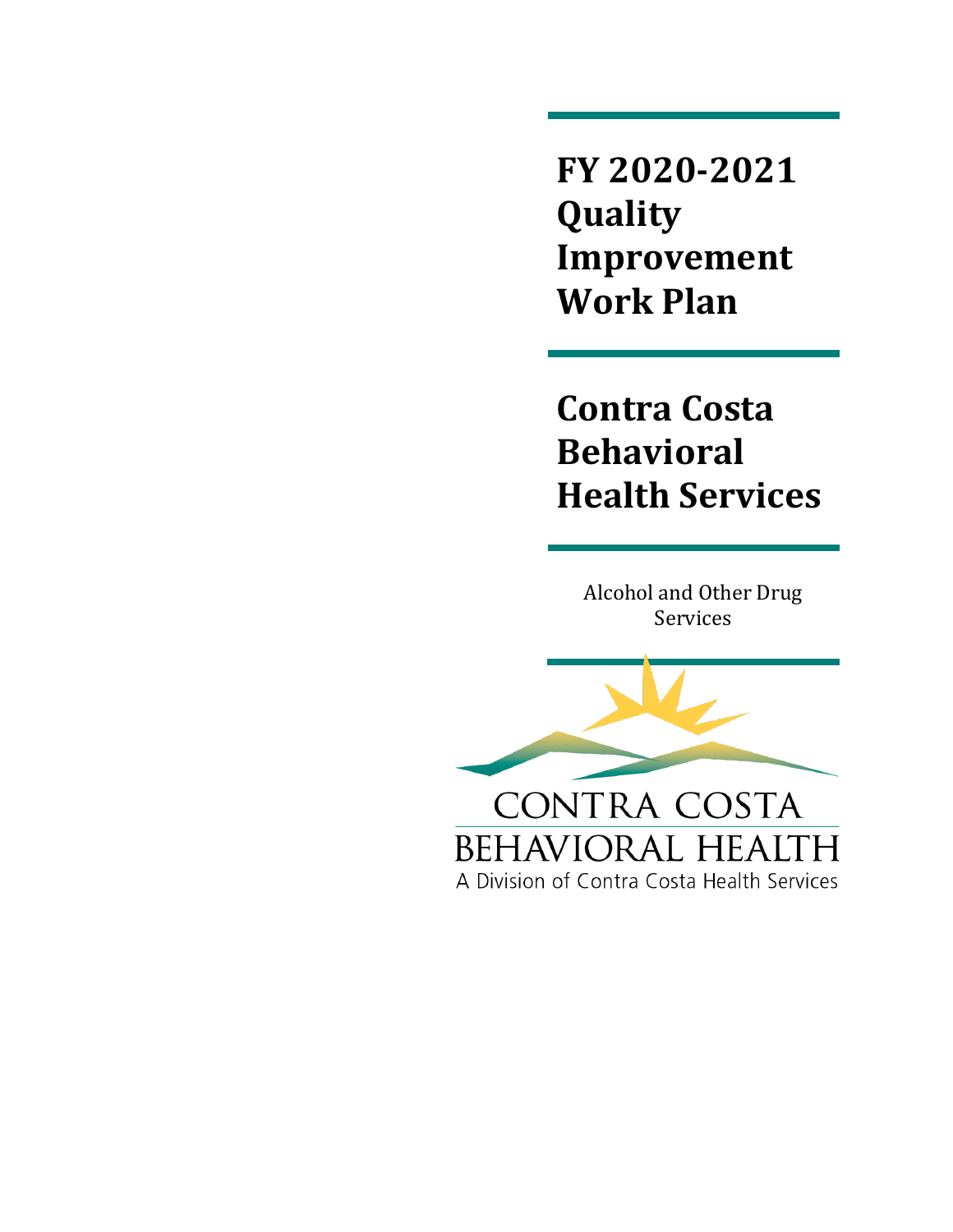Contra Costa Behavioral Health Services' Quality Improvement and Quality Assurance (QI/QA) Unit monitors service delivery with the aim of improving the processes of providing care and better meeting the needs of beneficiaries. The Quality Management Coordinator oversees the Unit and chairs the Quality Improvement Committee (QIC). The Quality Improvement Committee comprised of Behavioral Health Management, QIQA staff, providers and beneficiaries, meets on a monthly basis and is informed by the Quality Improvement Plan. QIC activities include collecting and analyzing data to measure against the goals or prioritized areas of improvement that have been identified; identifying opportunities for improvement and deciding which opportunities to pursue; identifying relevant committees to ensure appropriate exchange of information with the QIC; obtaining input from providers, beneficiaries, and family members in identifying barriers to delivery of clinical care and administrative services; designing and implementing interventions for improving performance; measuring effectiveness of the interventions; incorporating successful interventions into the operations of behavioral health services; and reviewing beneficiary grievances, appeals, expedited appeals, fair hearings, expedited fair hearings, provider appeals, and clinical records review. The QIC also reviews timeliness of services, client satisfaction, penetration and retention rates, service accessibility, and other service trends. In addition, the QIC works in collaboration with the Ethnic Services and Behavioral Health Training manager to monitor and improve the quality of offered trainings and education for its workforce, inclusive of promoting greater cultural diversity, humility, and competency. As a result of the monitoring activities described above, the QIC recommends policy decisions, reviews and evaluates the results of quality improvement activities including performance improvement projects, institutes needed quality improvement actions, ensures follow-up of QI processes, and documents QIC meeting minutes regarding decisions and actions taken.

Guided by the above, the BHSD developed its FY 2020-2021 Quality Improvement Plan. The contents of the Quality Improvement Plan were also informed by feedback from our External Quality review team. This Quality Improvement - Plan provides a vehicle for BHSD management to: 1) meet quality improvement requirements specified in the Mental Health Plan contract with the State Department of Health Care Services (DHCS) for the expenditure of Medi-Cal (Medicaid) dollars; 2) meet quality improvement requirements specified under the Drug Medi-Cal Organized Delivery System (DMC-ODS) waiver; and 3) address and resolve quality issues raised in the monitoring of the CCMH and DMC-ODS Plans.<sup>1</sup> The QI Plan is evaluated annually to assess progress towards identified goals and actions. Activities are marked in brackets as being new, ongoing (continuing from the previous year), and/or completed in comparison to previous years'. The frequency which activities are conducted (e.g., annually, quarterly, etc.) is also included in brackets. The quality improvement activities are divided into the following sections:

- Service Capacity [pp 2-3]
- Access to Care [pp 4-7]
- Beneficiary Satisfaction [pp 8-9]
- Cultural and Linguistic Competence [pp 10-11]
- Medication Practices [pp 12-13]
- Service Delivery and Clinical Issues [pp 14-17]
- Continuity and Coordination of Care [pp 18-19]

<sup>1</sup> Activities related to both Mental Health and Substance Use Disorder services are shaded gray.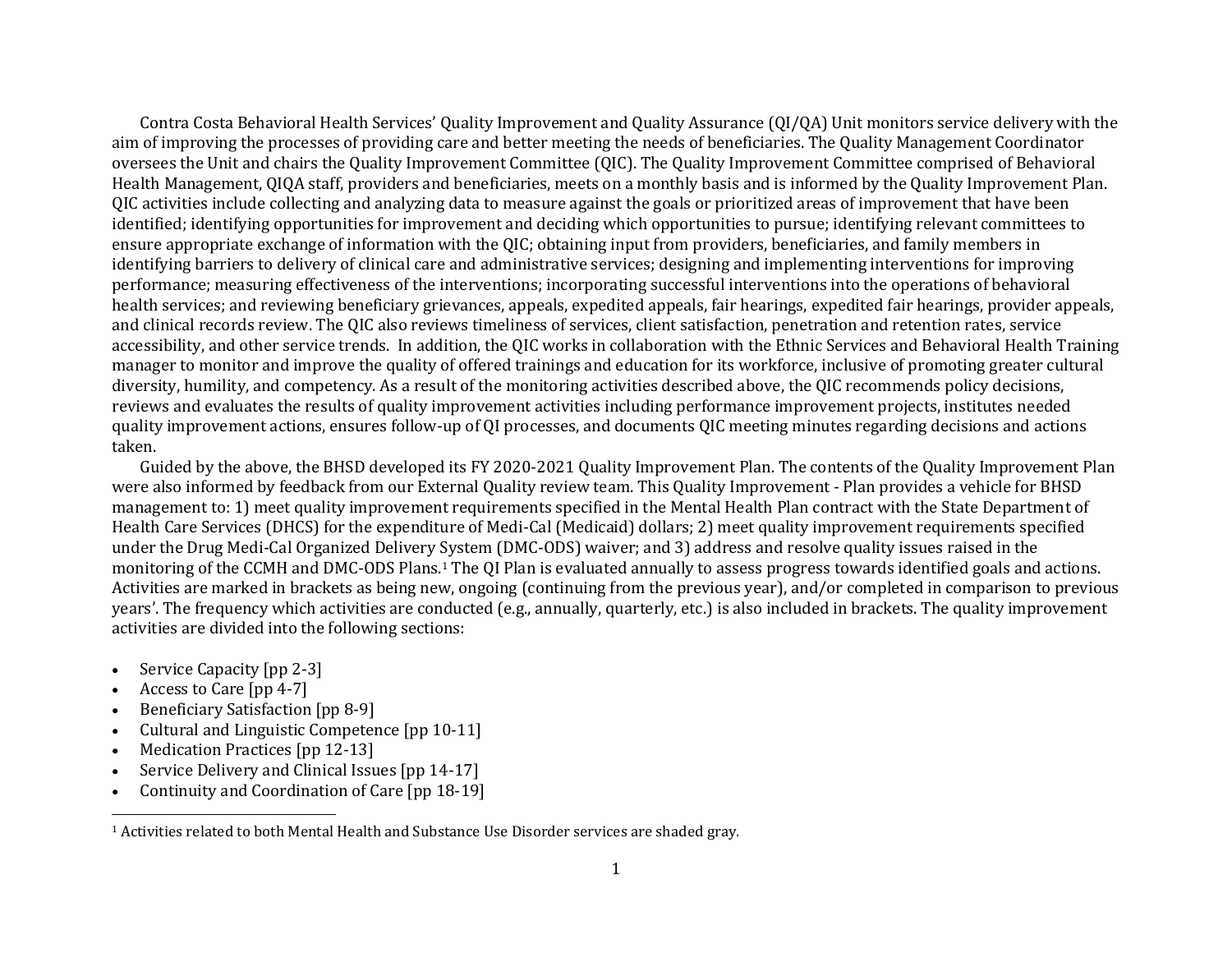## **Service Capacity**

*Behavioral Health DHCS Contractual Element: Assess the capacity of service delivery for beneficiaries, including monitoring the number, type, and geographic distribution of services within the delivery system.*

| <b>Goal 1: Monitor service delivery capacity</b> |                                                    |                                    |                          |
|--------------------------------------------------|----------------------------------------------------|------------------------------------|--------------------------|
| <b>Objectives</b>                                | <b>Actions/Frequency</b>                           | <b>Person Responsible</b>          | <b>Baseline/Achieved</b> |
|                                                  |                                                    |                                    |                          |
| Ensure network adequacy for service<br>1.        | Reduce the number of<br>1.                         | Chris Pedraza, Fatima              | FY 2019-2020: 6          |
| delivery.                                        | zip codes requiring                                | Matal Sol                          | FY 2020-2021: 3          |
|                                                  | alternative action                                 |                                    |                          |
|                                                  | standards. [new]                                   |                                    |                          |
|                                                  | [Annually]<br>2.<br>Review network                 |                                    |                          |
|                                                  |                                                    | Chris Pedraza, Fatima<br>Matal Sol |                          |
|                                                  | adequacy to prioritize<br>expansion of services to |                                    |                          |
|                                                  | meet clients' needs.                               |                                    |                          |
|                                                  | [new] [Annually]                                   |                                    |                          |
| Expand services to meet network<br>2.            | Begin providing NTP<br>1.                          | Fatima Matal Sol                   |                          |
| adequacy standards.                              | services in Concord.                               |                                    |                          |
|                                                  | ongoing                                            |                                    |                          |
|                                                  | Secure residential<br>2.                           | Fatima Matal Sol                   |                          |
|                                                  | programs for youth.                                |                                    |                          |
|                                                  | [ongoing]                                          |                                    |                          |
|                                                  | 3.<br>Increase availability of                     | Fatima Matal Sol                   |                          |
|                                                  | 3.5 services in West                               |                                    |                          |
|                                                  | County. [ongoing]                                  |                                    |                          |
| Increase penetration rates for Latinos.<br>3.    | Provide targeted<br>1.                             | Fatima Matal Sol                   | FY 2018-2019: .40%       |
|                                                  | outreach to Latino                                 |                                    | FY 2019-2020: .46%       |
|                                                  | communities. [ongoing]                             |                                    |                          |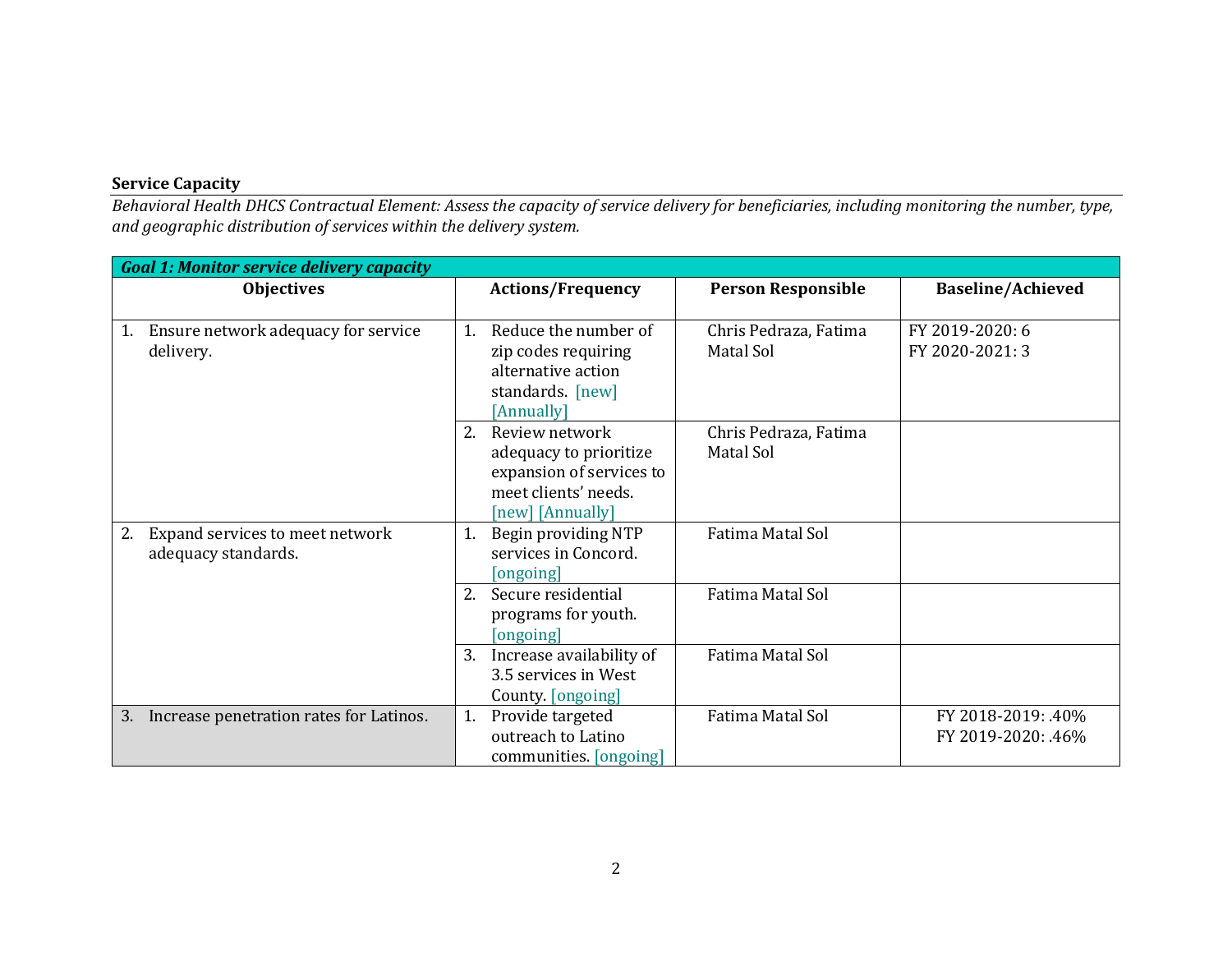| <b>Goal 1: Monitor service delivery capacity</b>         |                                                                                                                                                                                          |                           |                                    |  |
|----------------------------------------------------------|------------------------------------------------------------------------------------------------------------------------------------------------------------------------------------------|---------------------------|------------------------------------|--|
| <b>Objectives</b>                                        | <b>Actions/Frequency</b>                                                                                                                                                                 | <b>Person Responsible</b> | <b>Baseline/Achieved</b>           |  |
| Expand outreach to the Latino<br>4.<br>community.        | Contract with Latino<br>1.<br>Commission for<br>enhanced outreach to<br>Latino community.<br>[ongoing]                                                                                   | Fatima Matal Sol          |                                    |  |
| Increase services for Spanish-speaking<br>5.<br>clients. | When hiring freeze is<br>1.<br>lifted, emphasize<br>increasing Spanish-<br>speaking staff by hiring<br>2 additional staff<br>throughout the SUD<br>System (including<br>CBOs). [ongoing] | Fatima Matal Sol          | FY 2019-2020: 2<br>FY 2020-2021: 4 |  |
|                                                          | Provide interim<br>2.<br>services for<br>monolingual Spanish-<br>speaking clients waiting<br>for services or wanting<br>"low level' care. [new]                                          | Fatima Matal Sol          |                                    |  |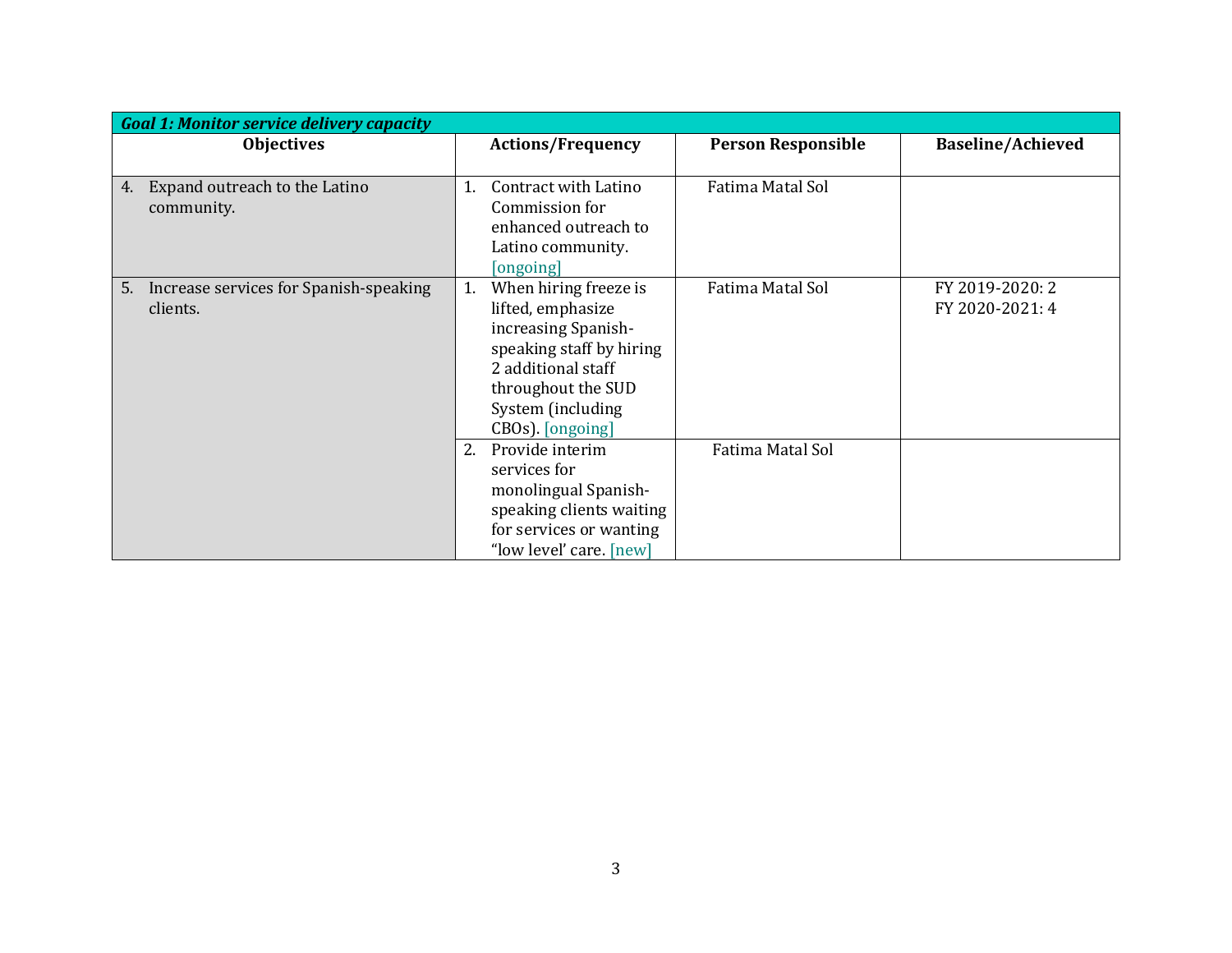### **Access to Care**

*Behavioral Health DHCS Contractual Elements: Assess the accessibility of services within service delivery area, including:*

- *Timeliness of routine appointments;*
- *Timeliness of services for urgent conditions;*
- *Access to after-hours care; and*
- *Responsiveness of the 24 hour, toll free telephone number.*

| Goal 2: Beneficiaries will have timely access to the services they need                                              |                                                                                                                                                             |                               |                                                                     |  |
|----------------------------------------------------------------------------------------------------------------------|-------------------------------------------------------------------------------------------------------------------------------------------------------------|-------------------------------|---------------------------------------------------------------------|--|
| <b>Objectives</b>                                                                                                    | <b>Actions</b>                                                                                                                                              | <b>Person Responsible</b>     | <b>Baseline/Achieved</b>                                            |  |
| 90% of clients will be offered routine<br>1.<br>care services within 10 days of initial<br>request for appointments. | 1. At least 90% of first<br>appointments are offered to<br>clients within 10 business<br>days[new] [Quarterly]                                              | Allison Liu                   | FY 2019-2020: 87.2%<br>FY 2020-2021: 70.3%                          |  |
| 80% of clients will be offered MAT<br>2.<br>appointments within 3 days.                                              | Increase the percentage of<br>1.<br>clients offered a MAT<br>appointment within 3 days<br>from FY 2019-2020 rate of<br>31.6% [new] [Quarterly]              | Allison Liu, Mark<br>Messerer | FY 2019-2020: 8.7 days,<br>31.6%<br>FY 2020-2021: 10.1<br>days, 22% |  |
| 3. 100% of clients will be offered urgent<br>appointments within 2 days from<br>initial request.                     | Start tracking urgent<br>1.<br>appointments (WM) that are<br>offered within 2 business days<br>of request. [ongoing]<br>[Quarterly] [EQRO<br>Recommendation | Allison Liu, Mark<br>Messerer |                                                                     |  |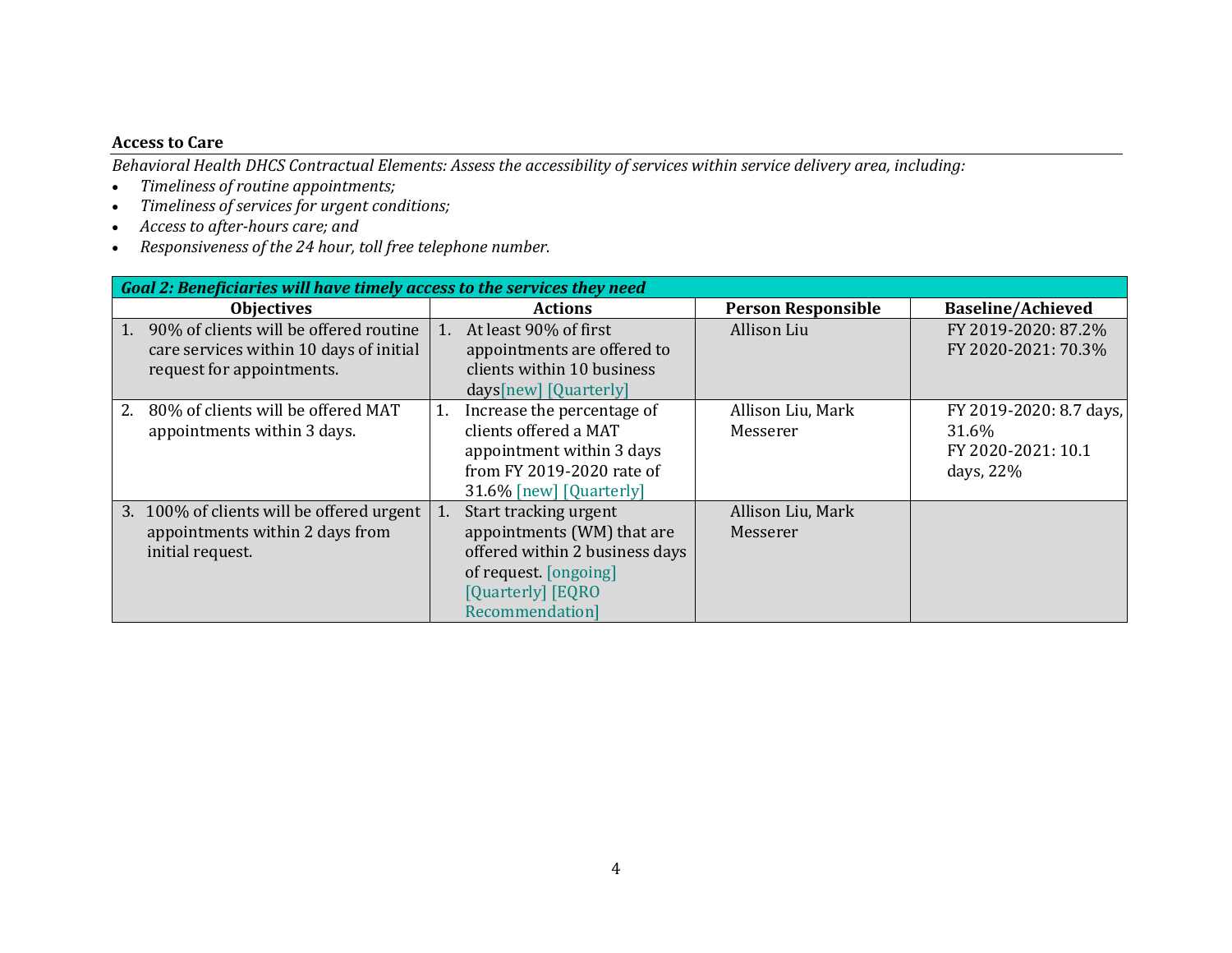| 4. | 80% of clients will be offered<br>appointments within 7 days of<br>residential discharge.         | 1. Improve the percentage<br>of discharged clients<br>offered an appointment<br>within 7 days. [new]<br>[Monthly]                                  | Allison Liu, Mark<br>Messerer       | FY 2019-2020: 17.1%<br>FY 2020-2021: 14.4% |
|----|---------------------------------------------------------------------------------------------------|----------------------------------------------------------------------------------------------------------------------------------------------------|-------------------------------------|--------------------------------------------|
|    | 5. Enhance continuity of care for clients<br>transitioning from residential treatment.            | 1. Residential providers<br>hold care coordination<br>meetings every other<br>week. [ongoing] [Semi-<br>monthly] [Non-clinical<br>PIP <sub>1</sub> | Michelle Richardson,<br>Allison Liu |                                            |
|    |                                                                                                   | 2. Expand recovery services<br>and CM and work with<br>DHCS to optimize billing<br>options particularly for<br>CM. [new] [EQRO<br>recommendation]  | Mark Messerer, Fatima<br>Matal Sol  |                                            |
|    |                                                                                                   | 3. Continue efforts to add<br>Oxford housing and<br>recovery housing. [new]<br>[EQRO Recommendation]                                               | Fatima Matal Sol                    | FY 2019-2020: 2<br>FY 2020-2021: 3         |
| 6. | Create more accessibility to Withdrawal<br>Management by reducing readmissions<br>within 30 days. | 1. Develop standardized<br>data collection tool to<br>track WM readmissions.<br>[new]                                                              | Allison Liu                         |                                            |
|    |                                                                                                   | 2. Track and trend data on<br>readmissions to WM.<br>[ongoing] [Quarterly]                                                                         | Allison Liu                         | FY 2019-2020: 5.9%<br>FY 2020-2021: 8.3%   |
|    |                                                                                                   | 3. Analyze readmission<br>data to identify new<br>interventions for clients<br>with more than one<br>readmission. [ongoing]                        | Mark Messerer                       |                                            |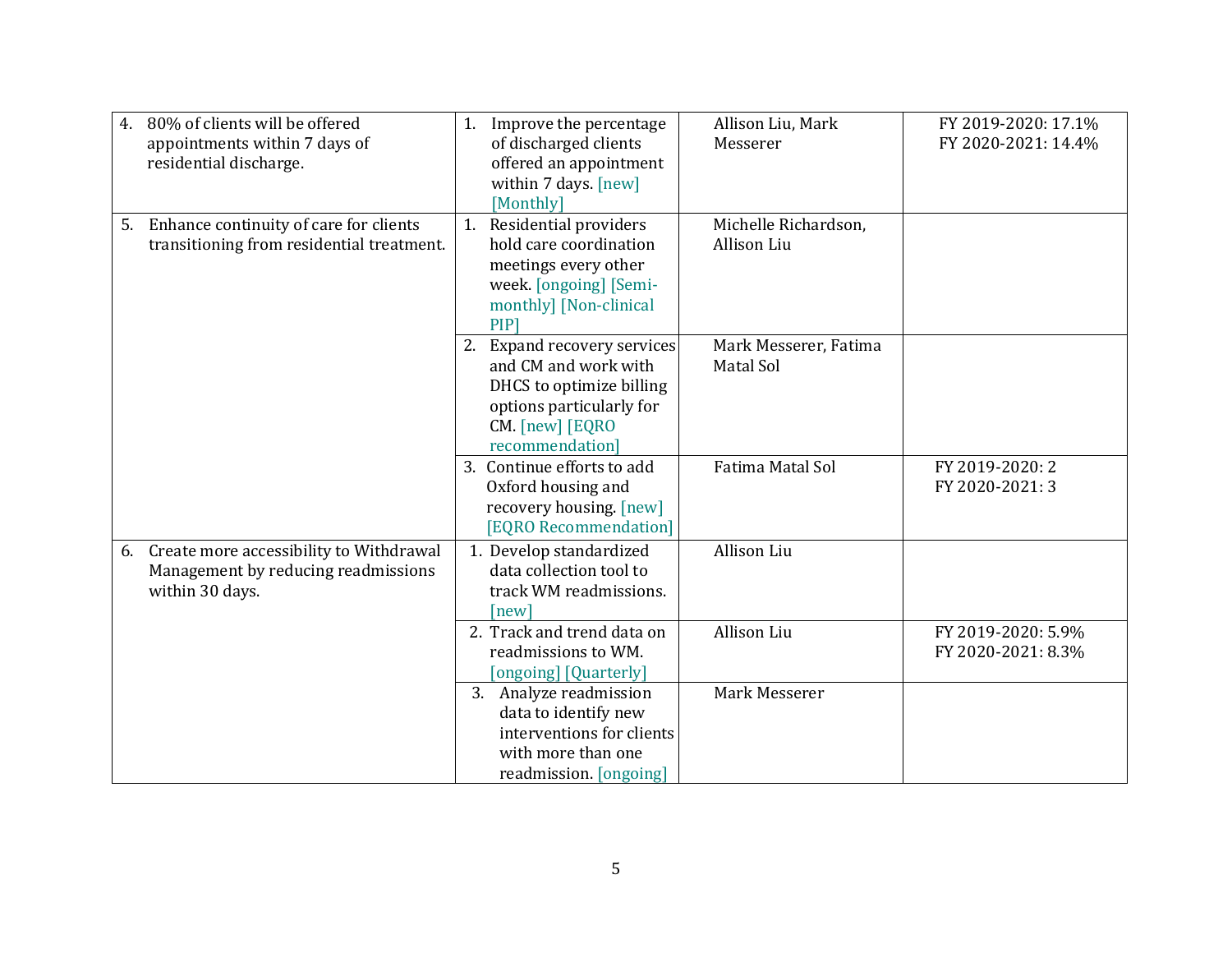| 4. | Work with Withdrawal   | Mark Messer, Fatima   | FY 2018-2019: 33%   |
|----|------------------------|-----------------------|---------------------|
|    | Management to increase | Matal Sol             | FY 2019-2020: 40.9% |
|    | referrals by 20% to    |                       | FY 2020-2021: 45.5% |
|    | another level of care  |                       |                     |
|    | within 2 days of       |                       |                     |
|    | completion of 3.2WM.   |                       |                     |
|    | [ongoing]              |                       |                     |
| 5. | Increase services      | Mark Messerer, Fatima |                     |
|    | provided in WM to      | Matal Sol             |                     |
|    | reduce readmissions.   |                       |                     |
|    | [new]                  |                       |                     |

| Goal 3: Improve the Behavioral Health Access Line triaging and referral processes into the AODS system of care |                                                                                                                                                                             |                                              |                                          |
|----------------------------------------------------------------------------------------------------------------|-----------------------------------------------------------------------------------------------------------------------------------------------------------------------------|----------------------------------------------|------------------------------------------|
| <b>Objectives</b>                                                                                              | <b>Actions</b>                                                                                                                                                              | <b>Person Responsible</b>                    | <b>Baseline/Achieved</b>                 |
| Reduce the percentage of calls answered<br>by clerks.                                                          | No more than 40% of<br>calls answered by<br>clerks. [ongoing]                                                                                                               | Mark Messerer                                | FY 2019-2020: 58.6%<br>FY 2020-2021: 48% |
|                                                                                                                | Hire bilingual Spirit<br>2.<br>counselor to reduce<br>need for clerk to answer<br>calls. [new]                                                                              | Mark Messerer, Fatima<br>Matal Sol           |                                          |
| Ensure access to care 24 hours per day,<br>2.<br>7 days per week.                                              | Secure Access Line<br>$\mathbf{1}$ .<br>coverage for nights and<br>weekends. [ongoing]                                                                                      | Matthew Luu, Fatima<br>Matal Sol, Katy White |                                          |
| Access Line test call results made for<br>3.<br>both daytime and after hours will have<br>an 80% success rate  | On a quarterly basis,<br>1.<br>conduct 10 test calls, 6<br>(including 2 in Spanish)<br>during business hours<br>and 4 (including 2 in<br>Spanish) after hours.<br>[ongoing] | Mark Messerer                                | FY 2020-2021: No test<br>calls made      |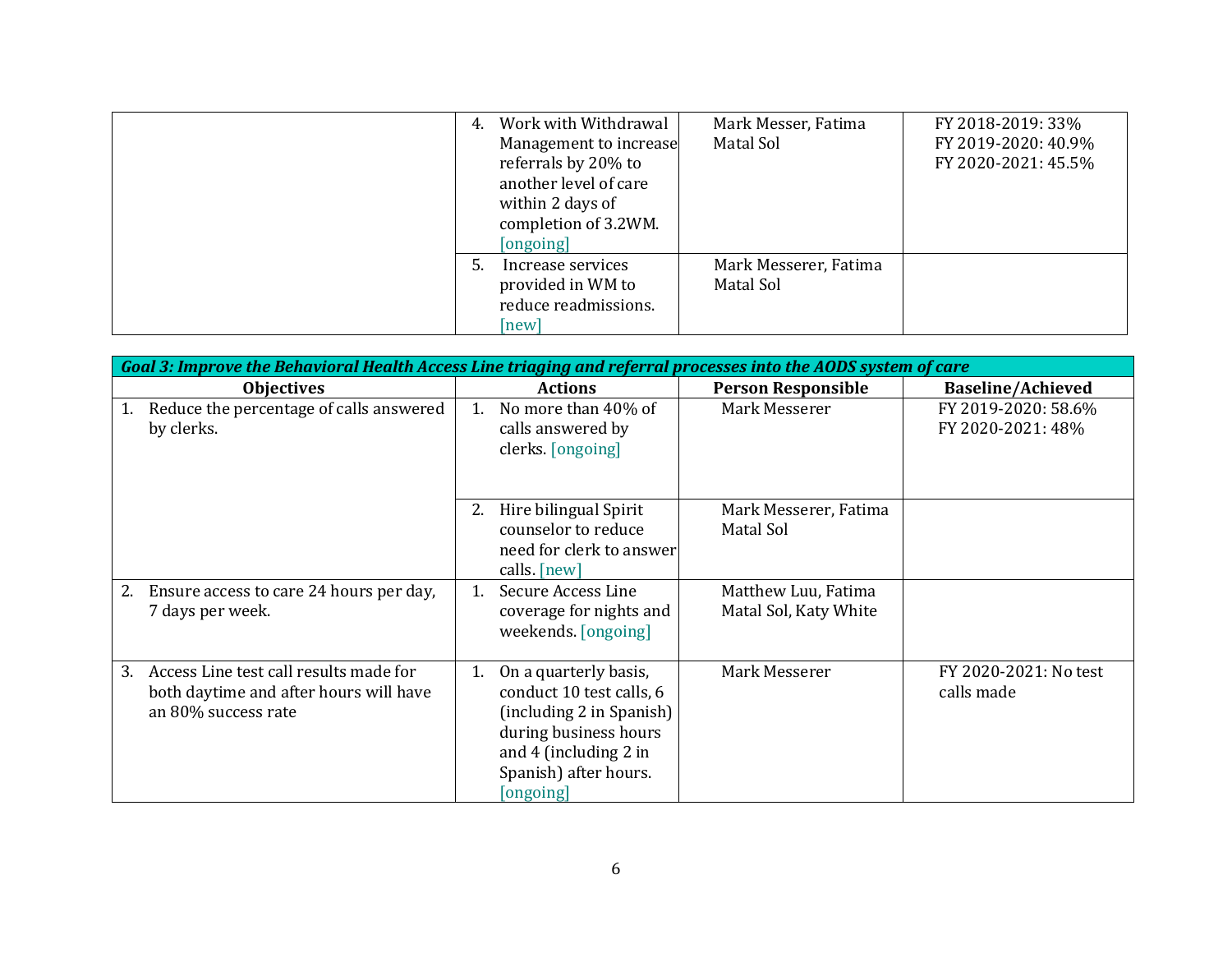| Goal 3: Improve the Behavioral Health Access Line triaging and referral processes into the AODS system of care |                                                                                              |                                  |                                            |  |
|----------------------------------------------------------------------------------------------------------------|----------------------------------------------------------------------------------------------|----------------------------------|--------------------------------------------|--|
| <b>Objectives</b>                                                                                              | <b>Actions</b>                                                                               | <b>Person Responsible</b>        | <b>Baseline/Achieved</b>                   |  |
| At least 75% of SUD Access Line<br>4.<br>referrals are assigned into the correct<br>level of care.             | At least 75% of SUD<br>referrals are assigned<br>the correct ASAM level<br>[new] [Quarterly] | Allison Liu                      | FY 2019-2020: 87.7%<br>FY 2020-2021: 90.1% |  |
| Access Line call abandonment rate is<br>5.<br>under 3%.                                                        | Reduce the percentage<br>of calls that are<br>abandoned. [new]<br>[Quarterly]                | Mark Messerer,<br>Zachariah Todd | FY 2019-2020: 9.4%<br>FY 2020-2021: 18%    |  |

| <b>Goal 4: Reduce appointment no-show rates</b>                                             |                                                                                                                                                                          |                                   |                                                                                  |  |
|---------------------------------------------------------------------------------------------|--------------------------------------------------------------------------------------------------------------------------------------------------------------------------|-----------------------------------|----------------------------------------------------------------------------------|--|
| <b>Objectives</b>                                                                           | <b>Actions</b>                                                                                                                                                           | <b>Person Responsible</b>         | <b>Baseline/Achieved</b>                                                         |  |
| Improve data quality for appointment<br>adherence.                                          | Refine reporting on<br>1.<br>appointment adherence.<br>[ongoing]                                                                                                         | Allison Liu                       |                                                                                  |  |
| Reduce rate of missed initial intake<br>2.<br>appointments (25% Mental Health, 15%<br>AODS) | No show rates for<br>1.<br>missed appointments<br>are no more than 15%.<br>[new] [Quarterly]                                                                             | Allison Liu                       | FY 2019-2020: 16.4%<br>FY 2020-FY 2021: Pending                                  |  |
|                                                                                             | 2.<br><b>SUD Transition Team</b><br>reach out to clients by<br>phone calls in advance<br>of appointments to<br>foster engagement.<br>[new] [Quarterly]<br>[Clinical PIP] | Sonya Blunt, Fatima,<br>Matal Sol | March 2020-June 2020:<br>Enrollment Rate: 51.9%<br>July 2020-June 2021<br>64.1%: |  |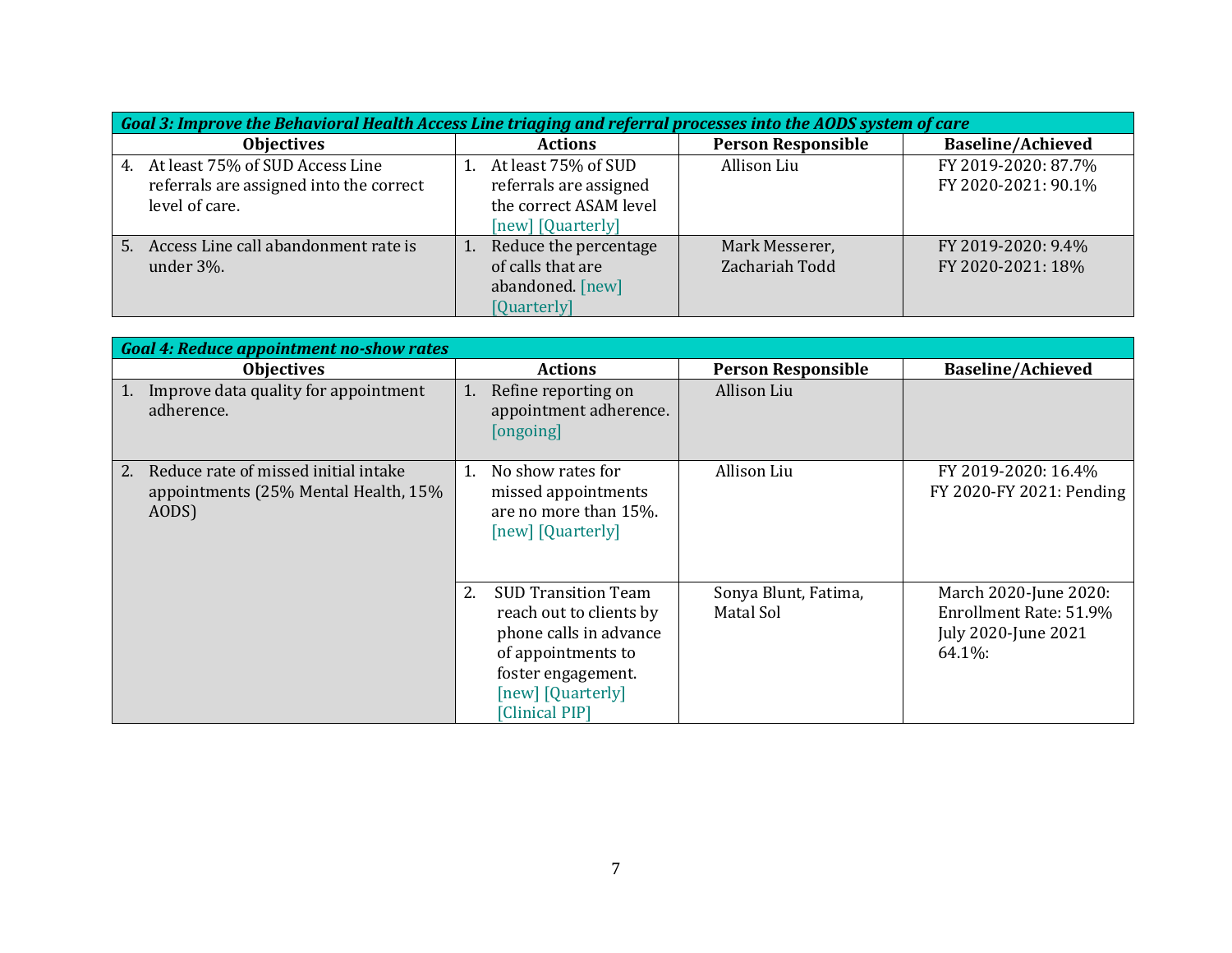### **Beneficiary Satisfaction**

*Behavioral Health DHCS Contractual Elements: Assess beneficiary or family satisfaction at least annually by:*

- *Surveying beneficiary/family satisfaction with services;*
- *Evaluating beneficiary grievances, appeals, and fair hearings;*
- *Evaluating requests to change persons providing services; and*
- *Informing providers of the results of beneficiary/family satisfaction activities.*

| Goal 5: Evaluate client grievances, unusual occurrence notifications, and change of provider and appeal requests                                                         |                                                                                                                                                                                                   |                                     |                                                                                                                                  |
|--------------------------------------------------------------------------------------------------------------------------------------------------------------------------|---------------------------------------------------------------------------------------------------------------------------------------------------------------------------------------------------|-------------------------------------|----------------------------------------------------------------------------------------------------------------------------------|
| <b>Objectives</b>                                                                                                                                                        | <b>Actions</b>                                                                                                                                                                                    | <b>Person Responsible</b>           | <b>Baseline/Achieved</b>                                                                                                         |
| Review and respond to 100% of<br>1.<br>grievances and appeal requests within<br>the policy guidelines and state<br>regulations to identify system<br>improvement issues. | Collect and analyze<br>1.<br><b>Behavioral Health Services</b><br>grievances and appeals to<br>examine patterns that may<br>inform the need for<br>changes in policy or<br>programming. [ongoing] | Kimberly Nasrul, Melissa<br>Kersten | FY 2018-2019: 100%<br>FY 2019-2020: 100%                                                                                         |
|                                                                                                                                                                          | [Quarterly]<br>2.<br><b>Collect and analyze State</b><br>Fair Hearing requests.<br>[ongoing]<br>Track and respond to<br>3.<br>100% of requests for                                                | Mark Messerer<br>Mark Messerer      |                                                                                                                                  |
|                                                                                                                                                                          | change of provider.<br>Compare grievances and<br>4.<br>appeals received from last<br>FY to this FY. [new]                                                                                         | Kimberly Nasrul, Melissa<br>Kersten | FY 2019-2020:<br>Grievances: 11<br>Appeals: 0<br><b>UONs: 5</b><br>FY 2020-2021:<br>Grievance: 8<br>Appeals: 0<br><b>UONs: 1</b> |
|                                                                                                                                                                          | 5. Respond to 100% of<br>grievances, appeals, and<br>expedited appeals within                                                                                                                     | Kimberly Nasrul, Melissa<br>Kersten |                                                                                                                                  |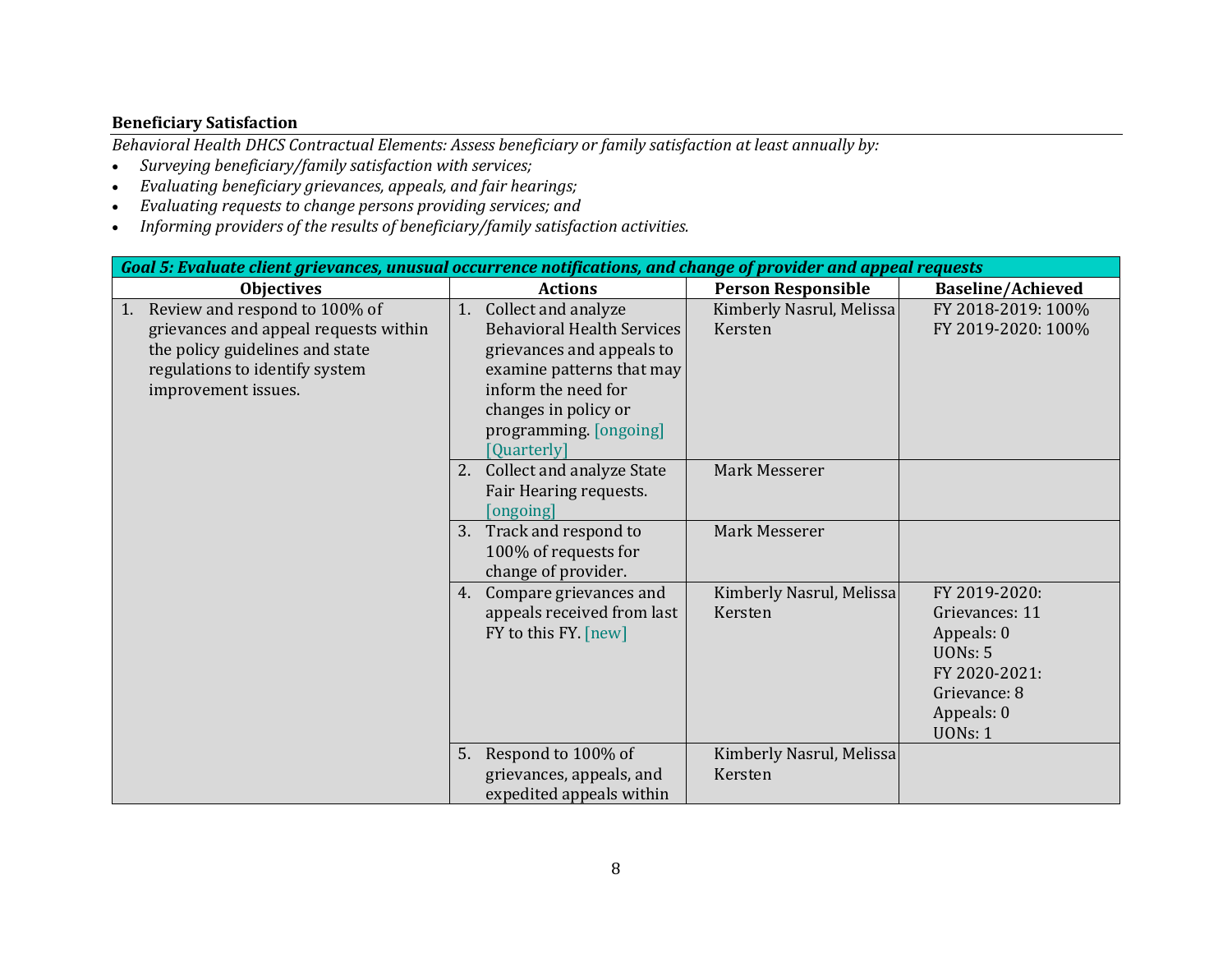| Goal 5: Evaluate client grievances, unusual occurrence notifications, and change of provider and appeal requests |                                                                                                                                                             |                                     |                          |  |
|------------------------------------------------------------------------------------------------------------------|-------------------------------------------------------------------------------------------------------------------------------------------------------------|-------------------------------------|--------------------------|--|
| <b>Objectives</b>                                                                                                | <b>Actions</b>                                                                                                                                              | <b>Person Responsible</b>           | <b>Baseline/Achieved</b> |  |
|                                                                                                                  | the Final Rule timelines.<br>[ongoing]                                                                                                                      |                                     |                          |  |
|                                                                                                                  | Present findings to the QIC<br>6.<br>on a quarterly basis to<br>identify strategies to<br>improve reporting and<br>address issues. [ongoing]<br>[Quarterly] | Kimberly Nasrul,<br>Melissa Kersten |                          |  |
| 2.<br>Review 100% of unusual occurrences<br>to identify trends                                                   | Collect and analyze trends<br>1.<br>in unusual occurrences.<br>[ongoing] [Quarterly]                                                                        | Kimberly Nasrul,<br>Melissa Kersten |                          |  |
|                                                                                                                  | Report on unusual<br>occurrences quarterly to<br>the QIC. [ongoing]<br>[Quarterly]                                                                          | Kimberly Nasrul,<br>Melissa Kersten |                          |  |

| <b>Goal 6: Monitor client/family satisfaction</b>                                                               |                                                                                                                                                                                 |                           |                                                                                                                                                         |  |
|-----------------------------------------------------------------------------------------------------------------|---------------------------------------------------------------------------------------------------------------------------------------------------------------------------------|---------------------------|---------------------------------------------------------------------------------------------------------------------------------------------------------|--|
| <b>Objectives</b>                                                                                               | <b>Actions</b>                                                                                                                                                                  | <b>Person Responsible</b> | <b>Baseline/Achieved</b>                                                                                                                                |  |
| All survey means 4.0 or higher<br>(indicating clients and/or their families)<br>are satisfied with their care). | Conduct an annual<br>1.<br><b>Treatment Perception</b><br>Survey to gather<br>quantitative and<br>qualitative data about<br>satisfaction with services.<br>[ongoing] [Annually] | Mark Messerer             | 2018-2019 Adult<br>Domains: 4.3-4.5<br>2019 Youth Domains:<br>$4.0 - 4.3$<br>2020: Adult Domains:<br>$4.4 - 4.6$<br>2020: Youth Domains:<br>$3.0 - 5.0$ |  |
|                                                                                                                 | 2. Report satisfaction survey<br>findings to contracted<br>providers. [ongoing]<br>[Annually]                                                                                   | Mark Messerer             |                                                                                                                                                         |  |
| Obtain feedback from clients about<br>2.<br>satisfaction with services.                                         | Administer client survey.<br>1.<br> new                                                                                                                                         | Fatima Matal Sol          |                                                                                                                                                         |  |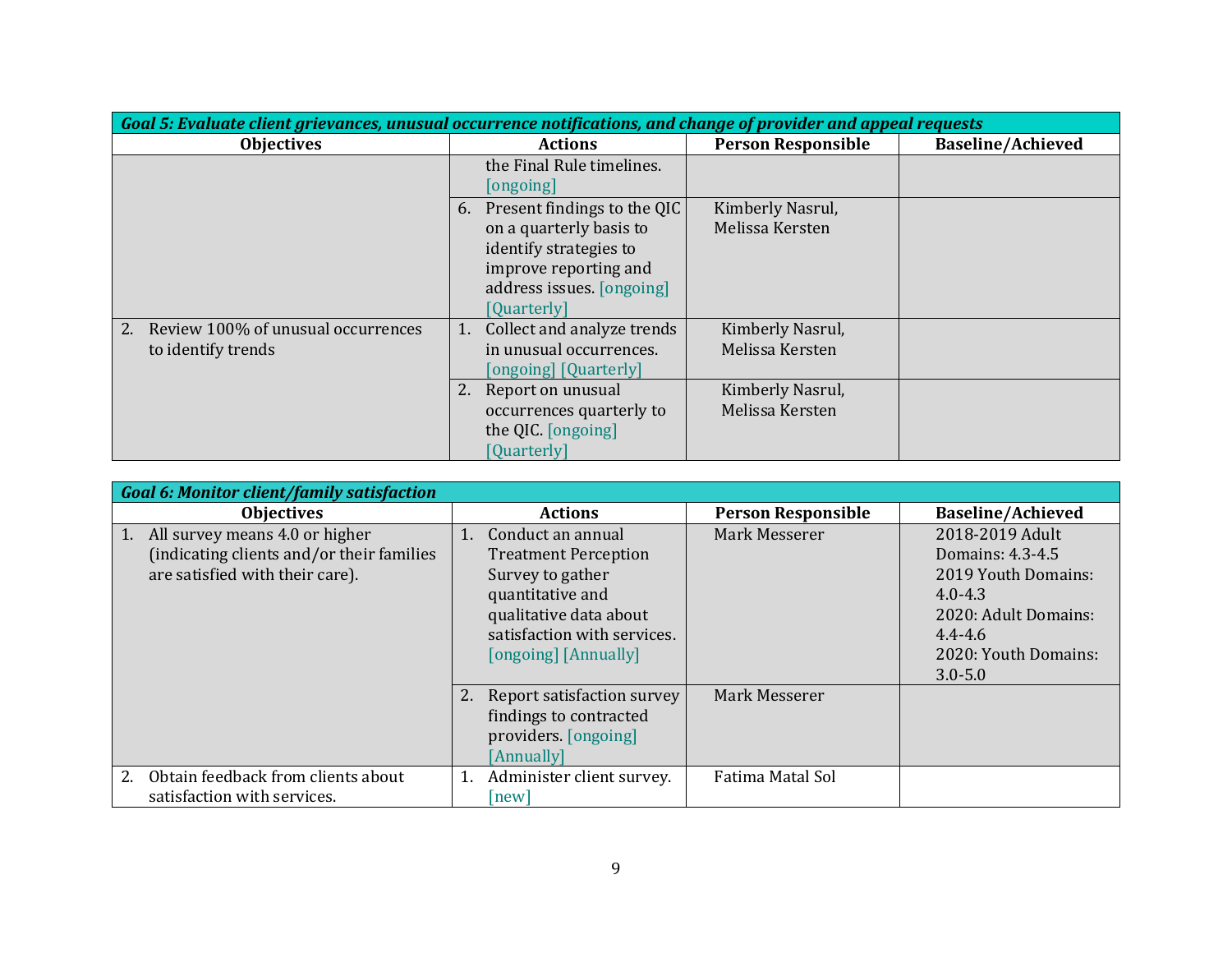#### **Cultural and Linguistic Competence**

*Behavioral Health DHCS Contractual Elements: Comply with the requirements for cultural and linguistic competence.*

| Goal 7: Provide all clients with welcoming, engaging, and culturally- and linguistically-appropriate client-centered care |                                                                                                                                                                                 |                                              |  |
|---------------------------------------------------------------------------------------------------------------------------|---------------------------------------------------------------------------------------------------------------------------------------------------------------------------------|----------------------------------------------|--|
| <b>Objectives</b>                                                                                                         | <b>Person Responsible</b><br><b>Actions</b>                                                                                                                                     | <b>Baseline/Achieved</b>                     |  |
| 1. All services are delivered in a culturally<br>responsive manner.                                                       | Update the Cultural<br>Genoveva Zesati, Fatima<br>1.<br>Humility Plan,<br>Matal Sol,<br>incorporating DHCS<br>cultural competency plan<br>requirements. [ongoing]<br>[Annually] |                                              |  |
| 2. 100% of clients are served in their<br>preferred language.                                                             | 1. Monitor accessibility of<br>Mark Messerer<br>Access Line and services to<br>non-English speakers.<br>[ongoing] [Quarterly]                                                   |                                              |  |
|                                                                                                                           | 2. All staff trained in how to<br>Mark Messerer<br>use the Language Line.<br>[ongoing]                                                                                          | FY 2019-2020: 100%<br>FY 2020-2021: 100%     |  |
|                                                                                                                           | 3. All materials are translated<br><b>Fatima Matal Sol</b><br>into threshold languages.<br>[new]                                                                                |                                              |  |
| 3. 100% of staff complete a cultural<br>humility training.                                                                | At least 75% of staff<br>Genoveva Zesati<br>$1_{\cdot}$<br>complete cultural humility<br>training. [ongoing]<br>[Annually]                                                      | FY 2019-FY 2020: 34%<br>FY 2020-FY 2021: 32% |  |
| 4. 100% of staff complete a cultural<br>humility training annually.                                                       | 1. At least 75% of staff<br>Genoveva Zesati<br>complete cultural<br>competency training in<br>recommended timeframe<br>of one year. [ongoing]                                   | FY 2019-FY 2020: 32%<br>FY 2020-FY 2021: 17% |  |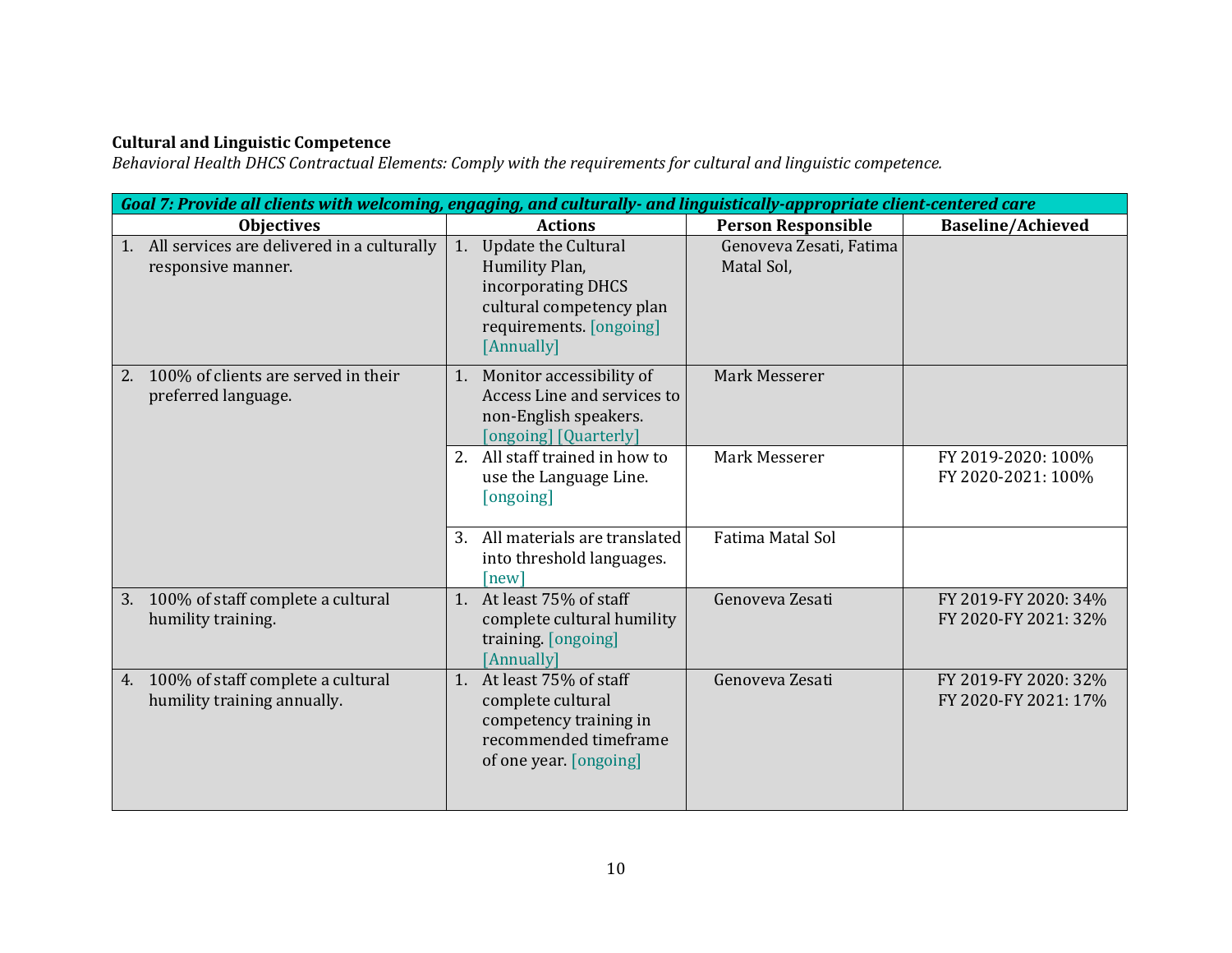| Goal 7: Provide all clients with welcoming, engaging, and culturally- and linguistically-appropriate client-centered care |                                                                                                                       |                           |                          |  |  |
|---------------------------------------------------------------------------------------------------------------------------|-----------------------------------------------------------------------------------------------------------------------|---------------------------|--------------------------|--|--|
| <b>Objectives</b>                                                                                                         | <b>Actions</b>                                                                                                        | <b>Person Responsible</b> | <b>Baseline/Achieved</b> |  |  |
| Expand services delivered in Spanish.<br>5.                                                                               | Plan implementation of a<br>Spanish-speaking recovery<br>group for early recovery<br>and relapse prevention.<br>[new] | Fatima Matal Sol          |                          |  |  |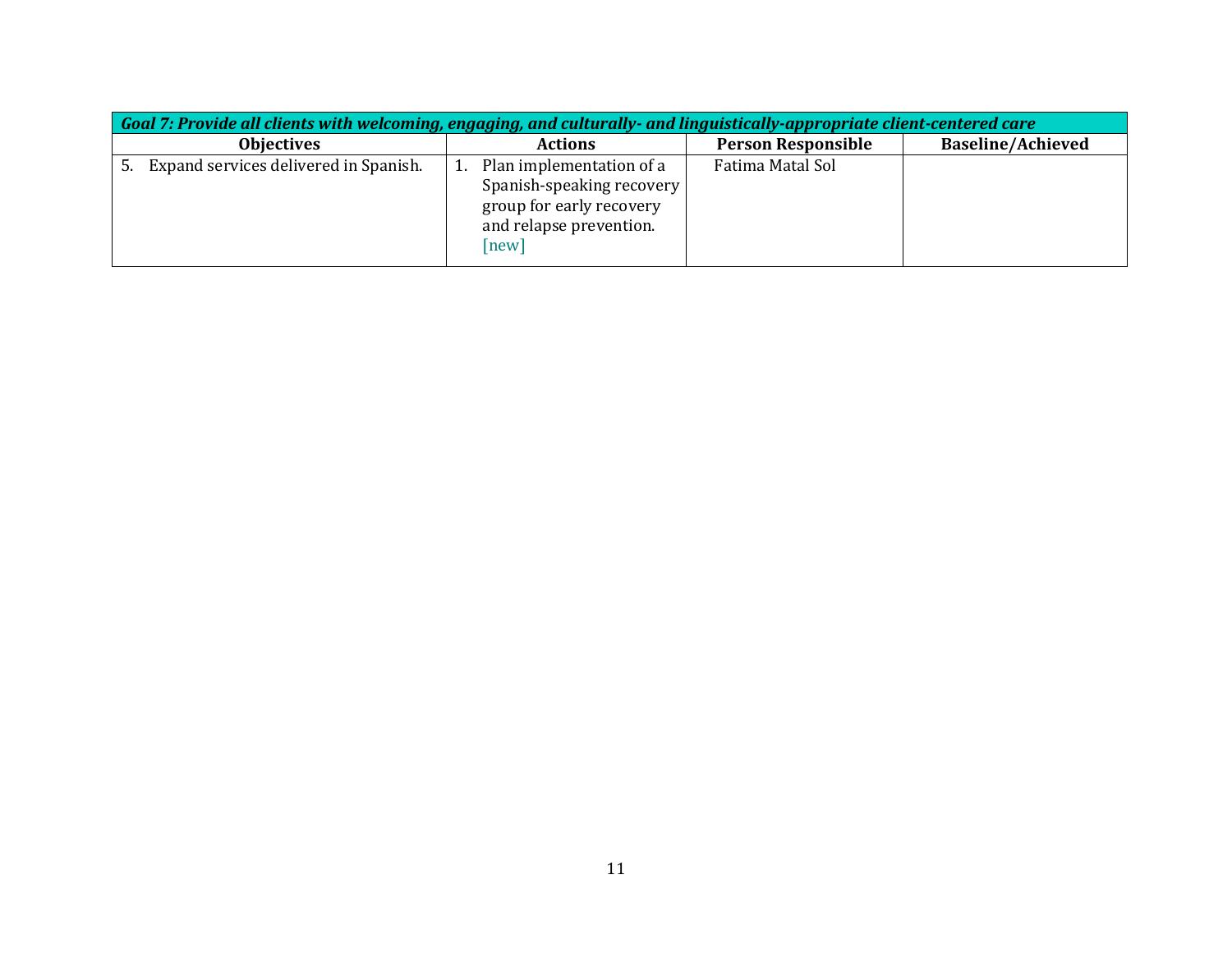# **Medication Practices**

*Behavioral Health DHCS Contractual Elements: Monitor safety and effectiveness of medication practices.*

| <b>Goal 8: Promote safe and effective medication practices</b>                                         |                                                                                                                                                            |                                    |                          |
|--------------------------------------------------------------------------------------------------------|------------------------------------------------------------------------------------------------------------------------------------------------------------|------------------------------------|--------------------------|
| <b>Objectives</b>                                                                                      | <b>Actions</b>                                                                                                                                             | <b>Person Responsible</b>          | <b>Baseline/Achieved</b> |
| Revise Disaster Medication Plan to<br>1.<br>address challenges posed by COVID19.                       | 1. Implement Disaster<br><b>Medication Plan during</b><br>COVID-19 pandemic.<br>[new]                                                                      | Susan Kalaei, Peter<br>Ordaz       |                          |
| Ensure all providers have an<br>2.<br>emergency medication plan.                                       | 1. All SUD providers have a<br>safety emergency plan in<br>place. [new]                                                                                    | Fatima Matal Sol, Mark<br>Messerer |                          |
| Ensure medication adherence for<br>3.<br>opioid use disorders and prevent<br>diversion of medications. | Establish contract with<br>1 <sub>1</sub><br>local pharmacy to store<br>and deliver Sublocade for<br>administration at BHS<br>clinics. [new]               | Susan Kalaei                       |                          |
|                                                                                                        | Collaborate with<br>2.<br>neighboring counties to<br>ensure Sublocade available<br>for administration across<br>the region. [new]                          | Susan Kalaei                       |                          |
|                                                                                                        | 3. Collaborate with Public<br>Health, and CBOs to ensure<br>all clients have access to<br>Sublocade. [new]                                                 | Susan Kalaei                       |                          |
| 4. Promote safety of patients with history<br>of opioid use.                                           | 1.<br>Embed field on<br>psychiatrist dashboard<br>that highlights patient use<br>of opioids to alert doctors<br>when prescribing<br>benzodiazepines. [new] | Susan Kalaei, BI Team              |                          |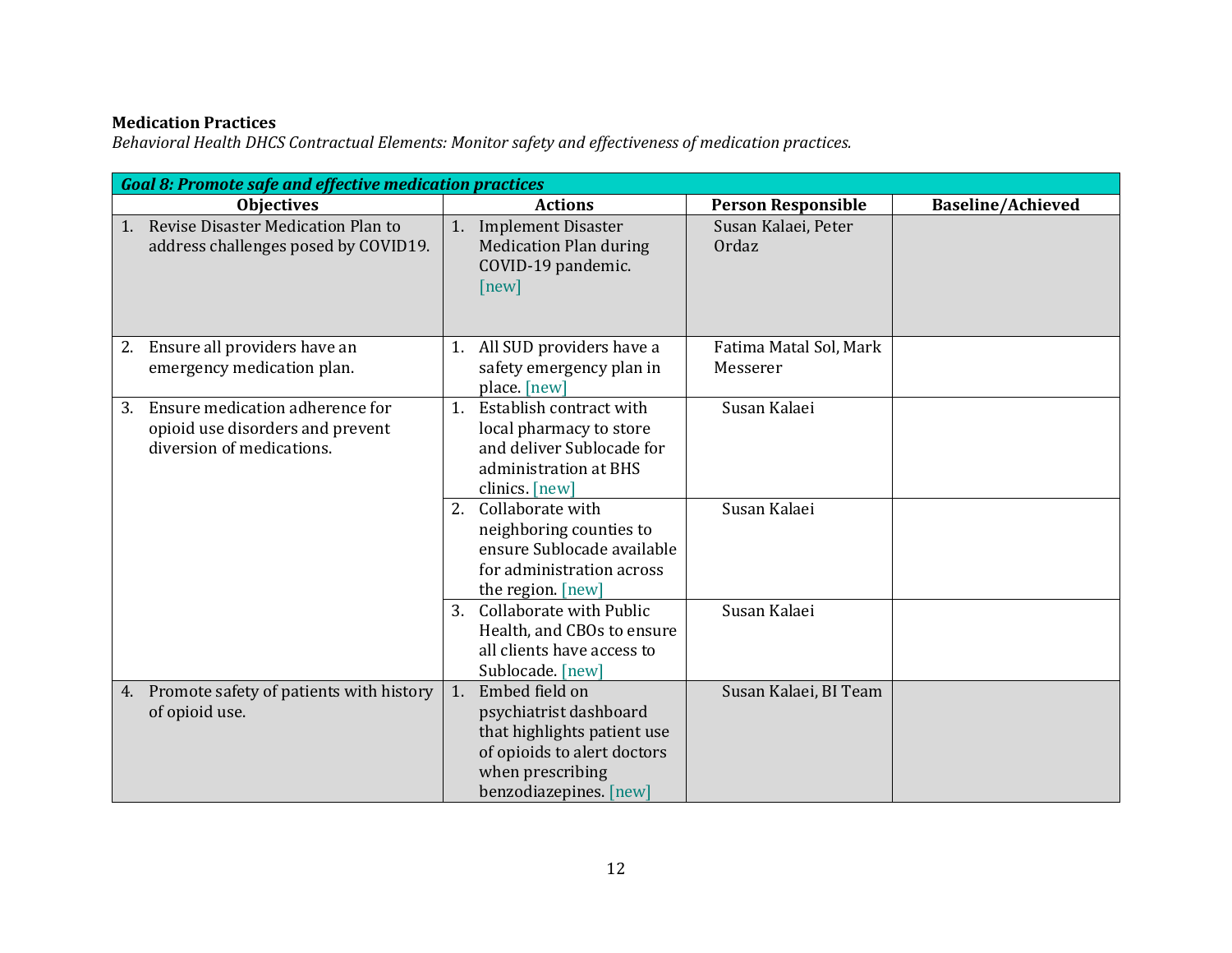|    | <b>Goal 8: Promote safe and effective medication practices</b> |  |                            |                   |                           |  |                          |
|----|----------------------------------------------------------------|--|----------------------------|-------------------|---------------------------|--|--------------------------|
|    | <b>Objectives</b>                                              |  | <b>Actions</b>             |                   | <b>Person Responsible</b> |  | <b>Baseline/Achieved</b> |
| 5. | Increase usage of Medication Assisted                          |  | Establish training for AOD | Allison Liu, Mark |                           |  |                          |
|    | Treatment (MAT) for clients with                               |  | providers on MAT for AUD   | Messerer          |                           |  |                          |
|    | Alcohol Use Disorder (AUD) by 5%.                              |  | treatment. [new] [Non-     |                   |                           |  |                          |
|    |                                                                |  | clinical PIP]              |                   |                           |  |                          |

| Goal 9: Ensure client health during COVID pandemic         |                                                                 |                           |                          |  |  |  |
|------------------------------------------------------------|-----------------------------------------------------------------|---------------------------|--------------------------|--|--|--|
| <b>Objectives</b>                                          | <b>Actions</b>                                                  | <b>Person Responsible</b> | <b>Baseline/Achieved</b> |  |  |  |
| Facilitate AODS clients obtaining the<br>COVID-19 vaccine. | Schedule appointments for<br>clients at vaccine clinics.<br>new | Michelle Richardson       |                          |  |  |  |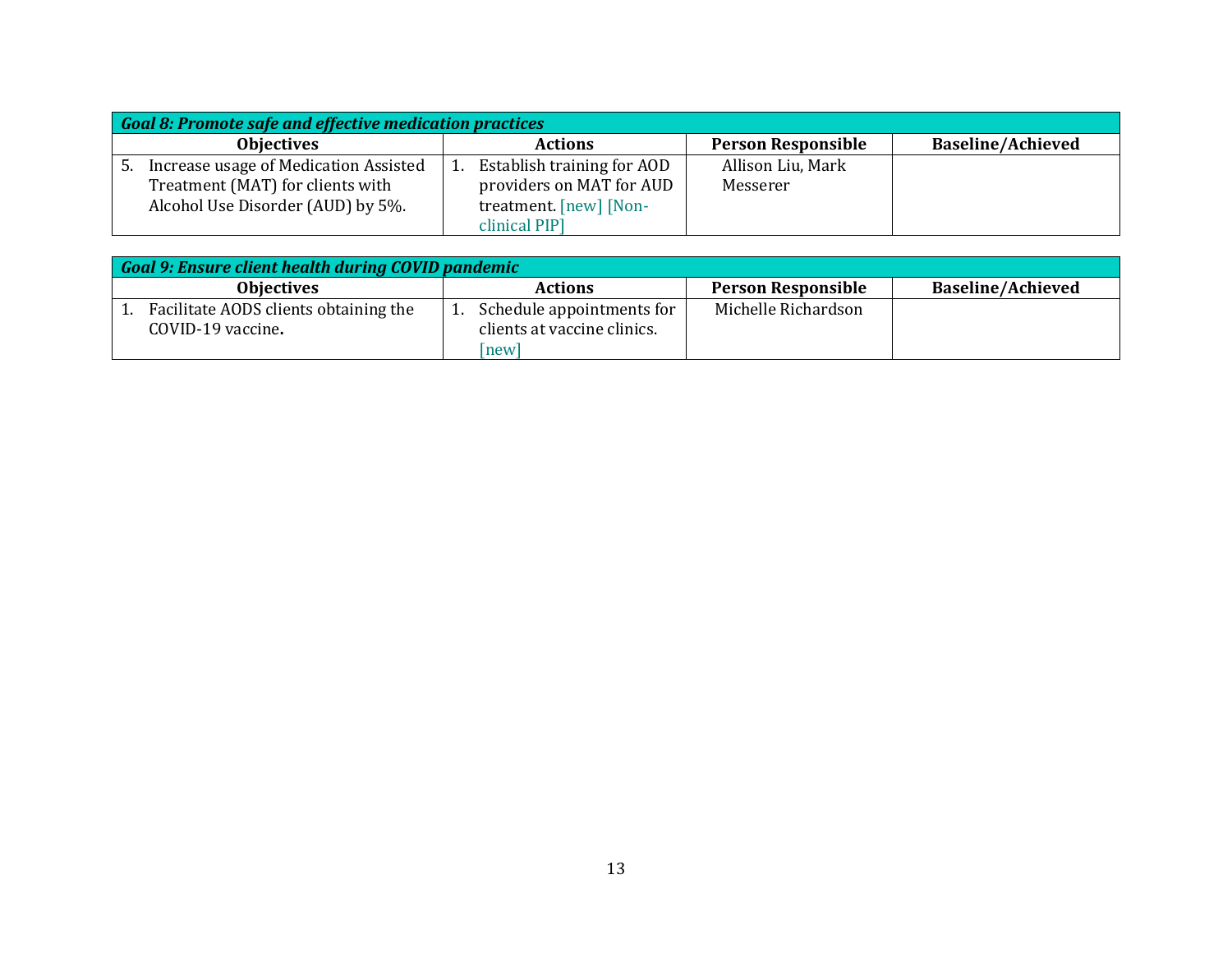# **Service Delivery and Clinical Issues**

*Behavioral Health DHCS Contractual Elements:* 

*a. Address meaningful clinical issues affecting beneficiaries system-wide.* 

*b. Monitor appropriate and timely intervention of occurrences that raise quality of care concerns.* 

|                                                                       | <b>Goal 10: Expand services and improve provider collaboration</b> |                                                                                                                                                                   |                                                            |                          |  |  |
|-----------------------------------------------------------------------|--------------------------------------------------------------------|-------------------------------------------------------------------------------------------------------------------------------------------------------------------|------------------------------------------------------------|--------------------------|--|--|
| <b>Objectives</b>                                                     |                                                                    | <b>Actions</b>                                                                                                                                                    | <b>Person Responsible</b>                                  | <b>Baseline/Achieved</b> |  |  |
| Improve collaboration with contract<br>1.<br>providers.               |                                                                    | 1. Create a provider manual<br>outlining expectations,<br>requirements, procedures<br>and coordination of care<br>goals. [ongoing]                                | <b>Fatima Matal Sol</b>                                    |                          |  |  |
|                                                                       |                                                                    | 2. Host regular calls to<br>address provider and<br>system concerns. [new]                                                                                        | Fatima Matal Sol,<br>Michelle Richardson                   |                          |  |  |
|                                                                       | 3.                                                                 | Provide real time updates<br>to providers using "Up to<br>the Minute"<br>communication tool.<br>[ongoing]                                                         | Fatima Matal Sol,<br>Michelle Richardson                   |                          |  |  |
|                                                                       | 4.                                                                 | Inform providers of COVID<br>guidelines by providing<br>updated workflows based<br>on tiers and convening<br>Town Halls with Health<br>Officers and Nurses. [new] | <b>Fatima Matal Sol</b>                                    |                          |  |  |
|                                                                       | 5.                                                                 | Host provider workgroup<br>on documentation to<br>provide guidance, answer<br>questions, and address<br>concerns. [new]                                           | Michelle Richardson<br>Fatima Matal Sol                    |                          |  |  |
| Establish systems to help providers<br>2.<br>track services provided. | 1.                                                                 | Complete development of<br>SUD Face Sheet. [new]<br><b>[EQRO Recommendation]</b>                                                                                  | Fatima Matal Sol,<br>Michelle Richardson,<br>David Kekuewa |                          |  |  |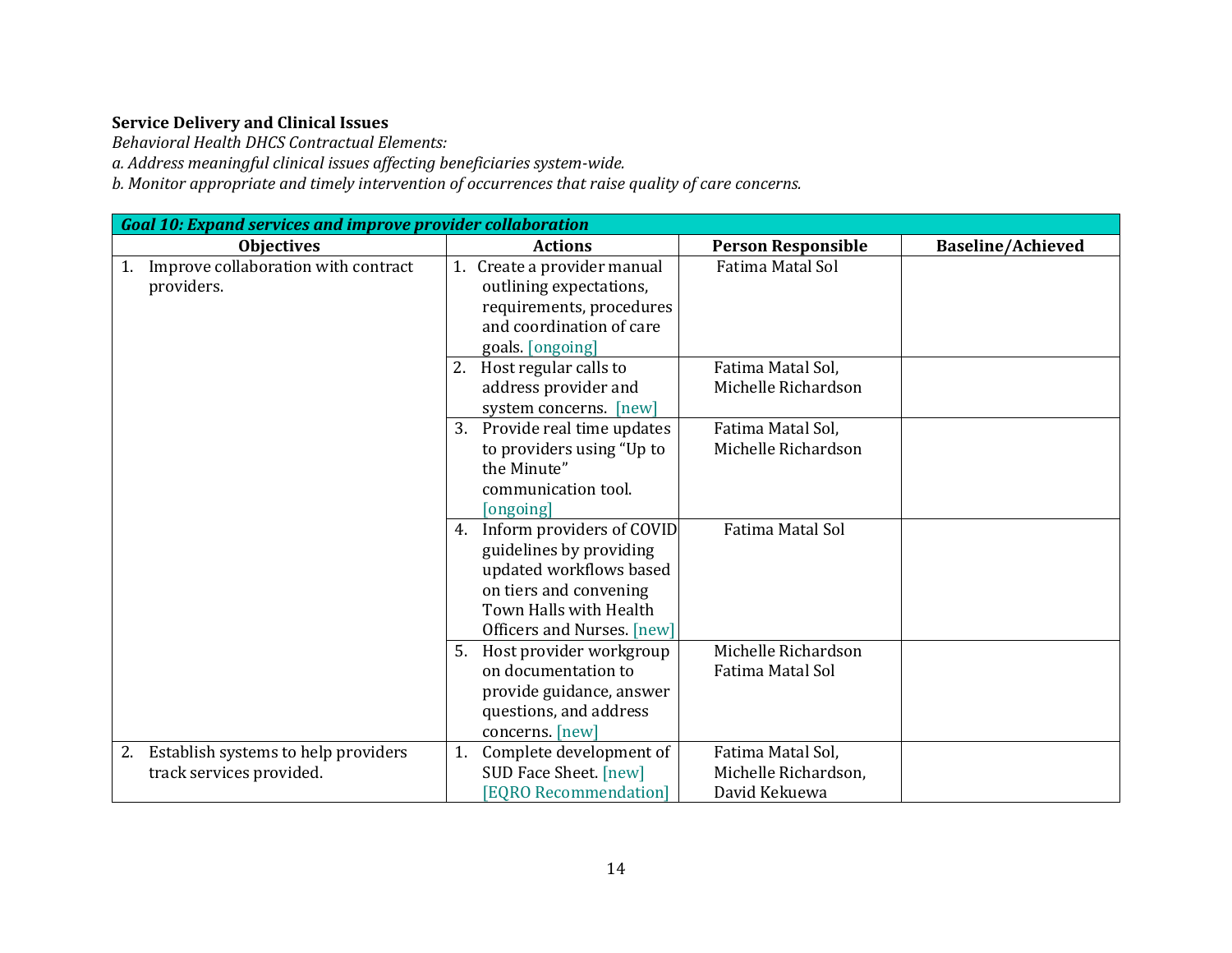| 2. Follow through with plans | Steve Hahn Smith, Chet   |  |
|------------------------------|--------------------------|--|
| to review electronic         | Spike, Fatima Matal Sol, |  |
| interface options with       |                          |  |
| contract agencies to         |                          |  |
| mitigate inefficiency of     |                          |  |
| entering services into       |                          |  |
| their own systems and        |                          |  |
| ShareCare. [new]             |                          |  |
| [EQRO Recommendation]        |                          |  |

|                                       | <b>Goal 11: Increase use of evidence-based practices</b> |                           |                          |  |  |  |  |
|---------------------------------------|----------------------------------------------------------|---------------------------|--------------------------|--|--|--|--|
| <b>Objectives</b>                     | <b>Actions</b>                                           | <b>Person Responsible</b> | <b>Baseline/Achieved</b> |  |  |  |  |
| Ensure fidelity of EBPs through<br>1. | 100% of site reviews<br>1.                               | Mark Messerer             | FY 2019-2020: 100%       |  |  |  |  |
| enhanced monitoring.                  | monitor use of                                           |                           | FY 2020-2021: 100%       |  |  |  |  |
|                                       | Motivational Interviewing                                |                           |                          |  |  |  |  |
|                                       | and Cognitive Behavior                                   |                           |                          |  |  |  |  |
|                                       | Therapy. [ongoing]                                       |                           |                          |  |  |  |  |
|                                       | 2. Review random sampling                                | Mark Messerer             |                          |  |  |  |  |
|                                       | of charts to determine                                   |                           |                          |  |  |  |  |
|                                       | whether use of EBPs is in                                |                           |                          |  |  |  |  |
|                                       | treatment plans and                                      |                           |                          |  |  |  |  |
|                                       | documented in notes.                                     |                           |                          |  |  |  |  |
|                                       | new                                                      |                           |                          |  |  |  |  |
| 2. Ensure fidelity of EBPs through    | 1. Provide annual training in                            | Michelle Richardson       |                          |  |  |  |  |
| increased training.                   | Motivational Interviewing                                |                           |                          |  |  |  |  |
|                                       | and Cognitive Behavior                                   |                           |                          |  |  |  |  |
|                                       | Therapy. Increase EBP                                    |                           |                          |  |  |  |  |
|                                       | booster training sessions.                               |                           |                          |  |  |  |  |
|                                       | [ongoing]                                                |                           |                          |  |  |  |  |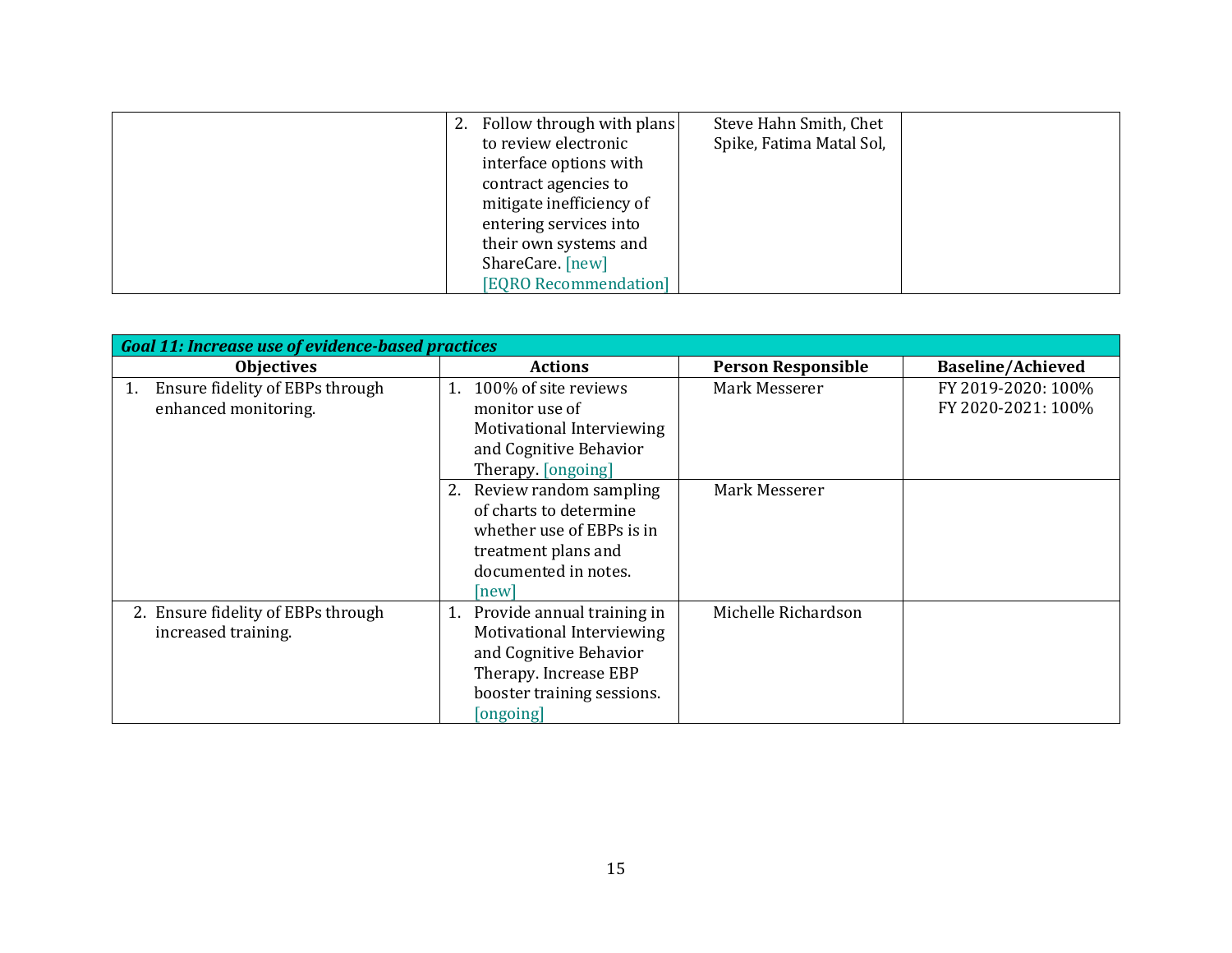| <b>Goal 11: Increase use of evidence-based practices</b> |                               |                           |                          |  |  |  |
|----------------------------------------------------------|-------------------------------|---------------------------|--------------------------|--|--|--|
| <b>Objectives</b>                                        | <b>Actions</b>                | <b>Person Responsible</b> | <b>Baseline/Achieved</b> |  |  |  |
|                                                          | 2. 100% of staff that deliver | Michelle Richardson       | FY 2019-2020: 83%        |  |  |  |
|                                                          | treatment services receive    |                           | FY 2020-2021: 75%        |  |  |  |
|                                                          | training in both              |                           |                          |  |  |  |
|                                                          | Motivational Interviewing     |                           |                          |  |  |  |
|                                                          | and Cognitive Behavior        |                           |                          |  |  |  |
|                                                          | Therapy. [ongoing]            |                           |                          |  |  |  |

|                                                                    | Goal 12: Effectively collect data and communicate data findings to staff and the community                                                                     |                                       |                          |  |  |  |
|--------------------------------------------------------------------|----------------------------------------------------------------------------------------------------------------------------------------------------------------|---------------------------------------|--------------------------|--|--|--|
| <b>Objectives</b>                                                  | <b>Actions</b>                                                                                                                                                 | <b>Person Responsible</b>             | <b>Baseline/Achieved</b> |  |  |  |
| Implement an EHR.                                                  | Develop a plan and<br>1.<br>timeline to develop an<br>EHR for the DMC-ODS<br>program inclusive of<br>contract agencies.<br>[ongoing] [EQRO]<br>Recommendation] | Steve Hahn Smith, Fatima<br>Matal Sol |                          |  |  |  |
| Review data regularly to identify areas<br>of quality improvement. | Report CalOMS data at<br>1.<br>Data Quality Workgroup.<br>[new] [Quarterly]                                                                                    | Mark Messerer<br>David Kekuewa        |                          |  |  |  |
| Streamline provider submission of<br>3.<br>data.                   | 1. Combine ASI and ASAM<br>assessment elements into<br>one document to reduce<br>paperwork burden. [new]<br><b>[EQRO Requirement]</b>                          | Fatima Matal Sol                      |                          |  |  |  |

| Goal 13: Maintain effective and consistent utilization review practices               |    |                                                                     |  |                           |  |                          |
|---------------------------------------------------------------------------------------|----|---------------------------------------------------------------------|--|---------------------------|--|--------------------------|
| <b>Objectives</b>                                                                     |    | <b>Actions</b>                                                      |  | <b>Person Responsible</b> |  | <b>Baseline/Achieved</b> |
| Improve communication with those<br>who interface with or are part of the<br>UR Team. |    | Hold periodic UR meetings<br>with providers as needed.<br>[ongoing] |  | <b>Bles Surio</b>         |  |                          |
|                                                                                       | 2. | Develop documentation<br>training for County SUD                    |  | <b>Bles Surio</b>         |  |                          |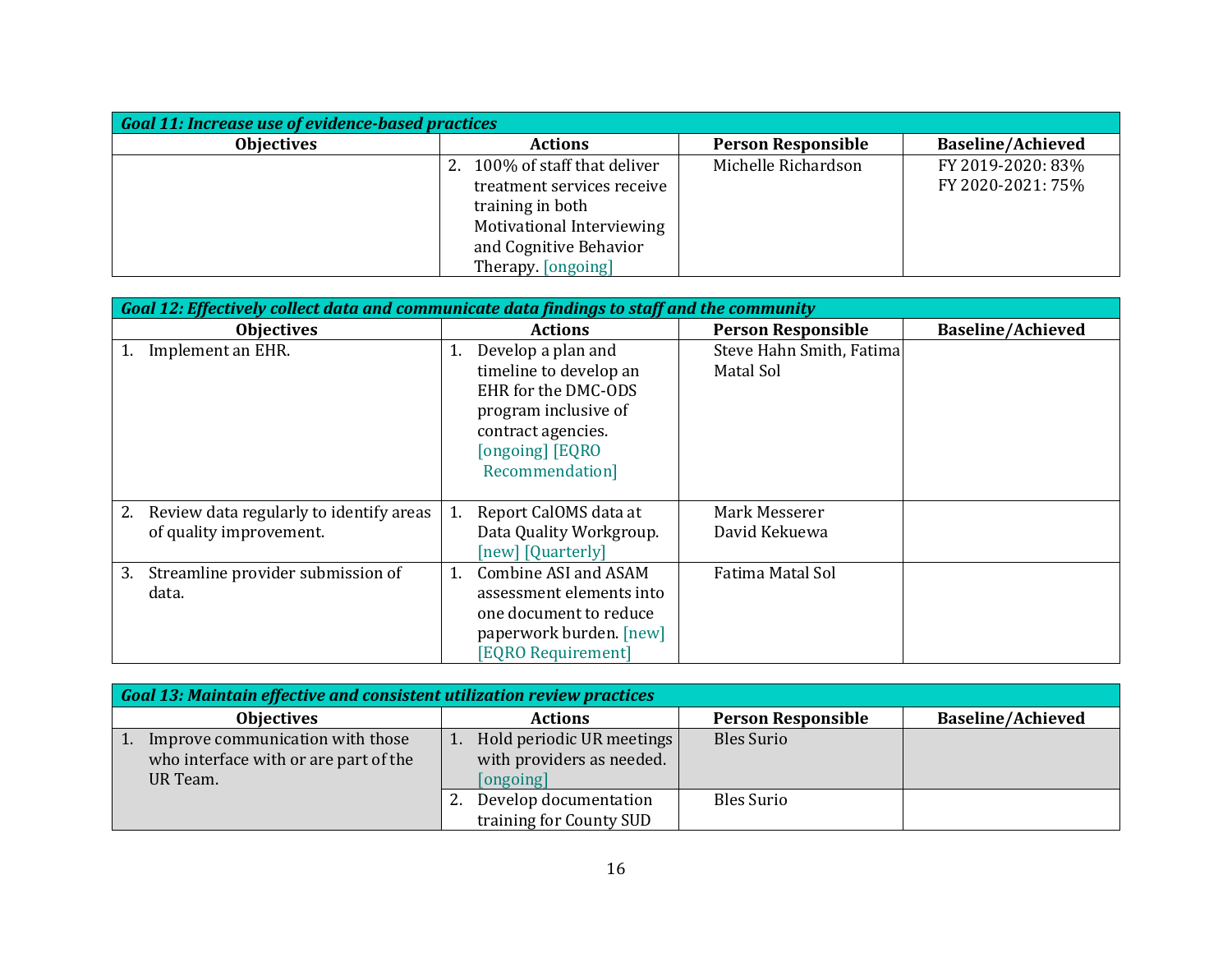| <b>Goal 13: Maintain effective and consistent utilization review practices</b> |                                                                                                                                                                          |                                              |                                                                                      |  |  |
|--------------------------------------------------------------------------------|--------------------------------------------------------------------------------------------------------------------------------------------------------------------------|----------------------------------------------|--------------------------------------------------------------------------------------|--|--|
| <b>Objectives</b>                                                              | <b>Actions</b>                                                                                                                                                           | <b>Person Responsible</b>                    | <b>Baseline/Achieved</b>                                                             |  |  |
|                                                                                | operated clinics and<br>community organizations.<br>[ongoing]                                                                                                            |                                              |                                                                                      |  |  |
|                                                                                | 3. Attend County and<br>community-based<br>organization meetings to<br>announce and<br>communicate UR<br>regulatory changes.<br>[ongoing]                                | <b>Bles Surio</b>                            |                                                                                      |  |  |
|                                                                                | 4. Eliminate submission of<br>paperwork for<br>authorization of<br>Outpatient Services.<br>Instead, Outpatient<br>Services will participate<br>in Level I reviews. [new] | Bles Surio, Fatima Matal<br>Sol, Matthew Luu |                                                                                      |  |  |
| Train 100% of Behavioral Health staff<br>2.<br>on HIPAA annually.              | 1. 90% of staff complete<br>HIPAA training. [ongoing]<br>[Annually]                                                                                                      | Genoveva Zesati                              | FY 2019-2020: 55%<br>FY 2020-2021: 60%                                               |  |  |
|                                                                                | 2. 75% of staff complete<br>HIPAA training within<br>recommended timeframe<br>of 1 year. [new]<br>[Annually]                                                             | Genoveva Zesati                              | FY 2019-2020: 34%<br>FY 2020-2021: 38%                                               |  |  |
| Train 100% of SUD staff on 42 CFR<br>3.<br>Part 2.                             | Track percentage of staff<br>1.<br>who complete<br>confidentiality training of<br>SUD client records. [new]                                                              | Michelle Richardson                          | FY 2019-2020: 66%<br>FY 2020-2021: 50%                                               |  |  |
| Train 100% of UR Staff on 42 CFR Part<br>4.<br>2.                              | 1. Track percentage of UR<br>staff who complete<br>confidentiality training of<br>SUD client records. [new]                                                              | Michelle Richardson                          | FY 2019-2020: 0<br>training requests made<br>2020-2021%: 0<br>training requests made |  |  |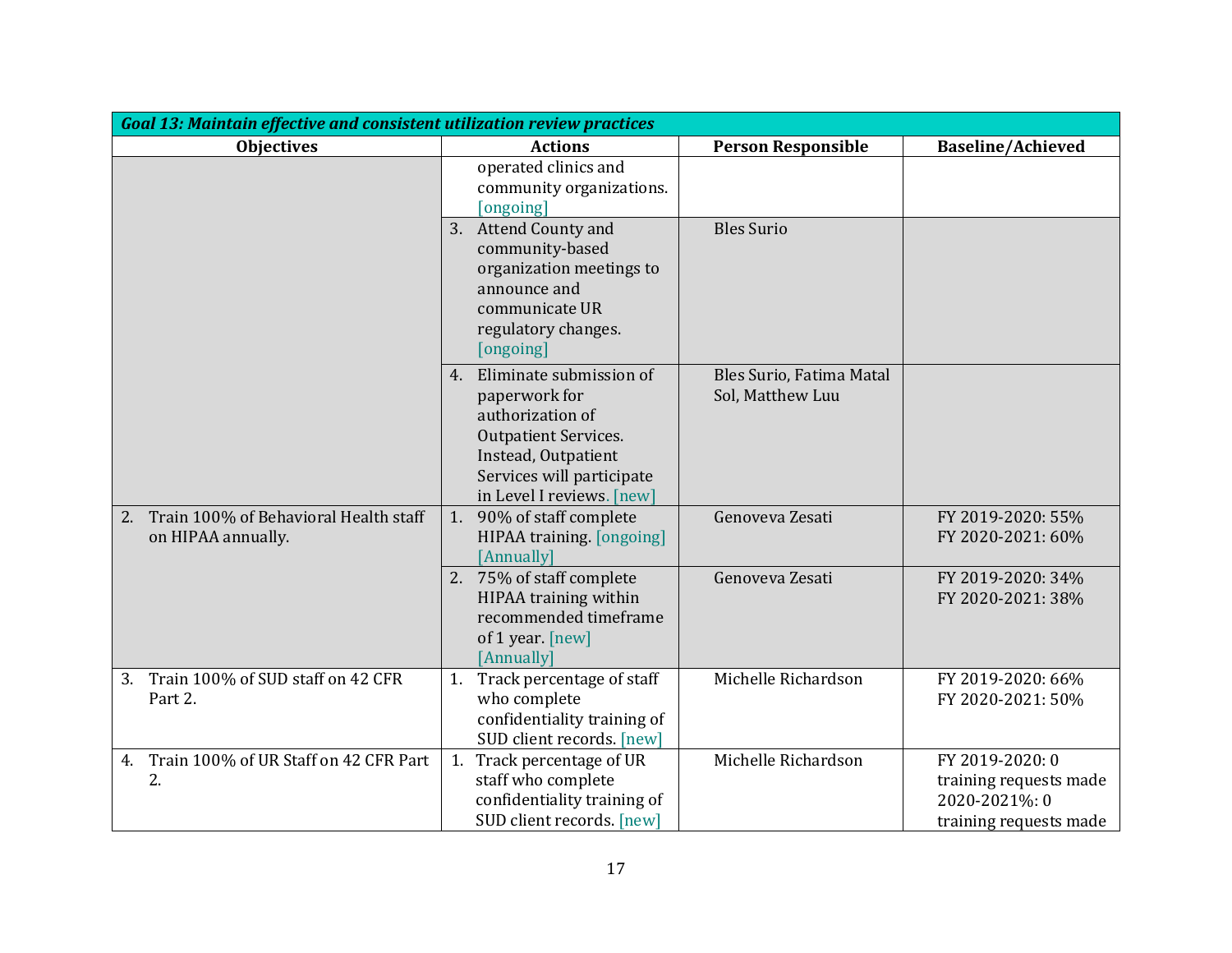## **Continuity and Coordination of Care**

*Behavioral Health DHCS Contractual Elements: Work to ensure continuity and coordination of care with physical health care providers. Coordinate with other human services agencies used by beneficiaries.*

| <b>Goal 14: Integrate behavioral health services with other County systems</b> |                                                                                                                                                                                                                              |                                                   |                                       |  |  |  |
|--------------------------------------------------------------------------------|------------------------------------------------------------------------------------------------------------------------------------------------------------------------------------------------------------------------------|---------------------------------------------------|---------------------------------------|--|--|--|
| <b>Objectives</b>                                                              | <b>Actions</b>                                                                                                                                                                                                               | <b>Person Responsible</b>                         | <b>Baseline/Achieved</b>              |  |  |  |
| Identify clients at Mental Health clinics<br>1.<br>for SUD services.           | <b>BH Pharmacist consults</b><br>1.<br>with psychiatrists on<br>clients identified on BHS<br>4788 Report as having<br>issues with alcohol,<br>tobacco, or<br>methamphetamines for<br>referral to embedded<br>substance abuse | Susan Kalaei                                      |                                       |  |  |  |
|                                                                                | counselor. [ongoing]                                                                                                                                                                                                         |                                                   |                                       |  |  |  |
| Coordinate Drug Medi-Cal Waiver<br>2.<br>services with mental health services. | Complete Drug Medi-Cal<br>1.<br>certification for mental<br>health clinics. [ongoing]                                                                                                                                        | Fatima Matal Sol                                  |                                       |  |  |  |
|                                                                                | Embed substance abuse<br>2.<br>counselor at Psychiatric<br><b>Emergency Department,</b><br>4C, and 4D. [new]                                                                                                                 | Sonya Blunt, Fatima<br>Matal Sol                  |                                       |  |  |  |
|                                                                                | Increase number of<br>3.<br>clients referred to AODS<br>from PES by 25%.<br>[ongoing]                                                                                                                                        | Jesse Farrar, Sonya<br>Blunt, Fatima<br>Matal Sol | FY 2019-2020: 85<br>FY 2020-2021: 115 |  |  |  |
| 3. Coordinate Drug Medi-Cal services with<br>detention.                        | 1. Place SU counselor in<br>Detention[new]                                                                                                                                                                                   | Fatima Matal Sol                                  |                                       |  |  |  |
|                                                                                | Coordinate services for<br>2.<br>clients in Re-entry.<br>[ongoing]                                                                                                                                                           | Fatima Matal Sol, Mark<br>Messerer                |                                       |  |  |  |